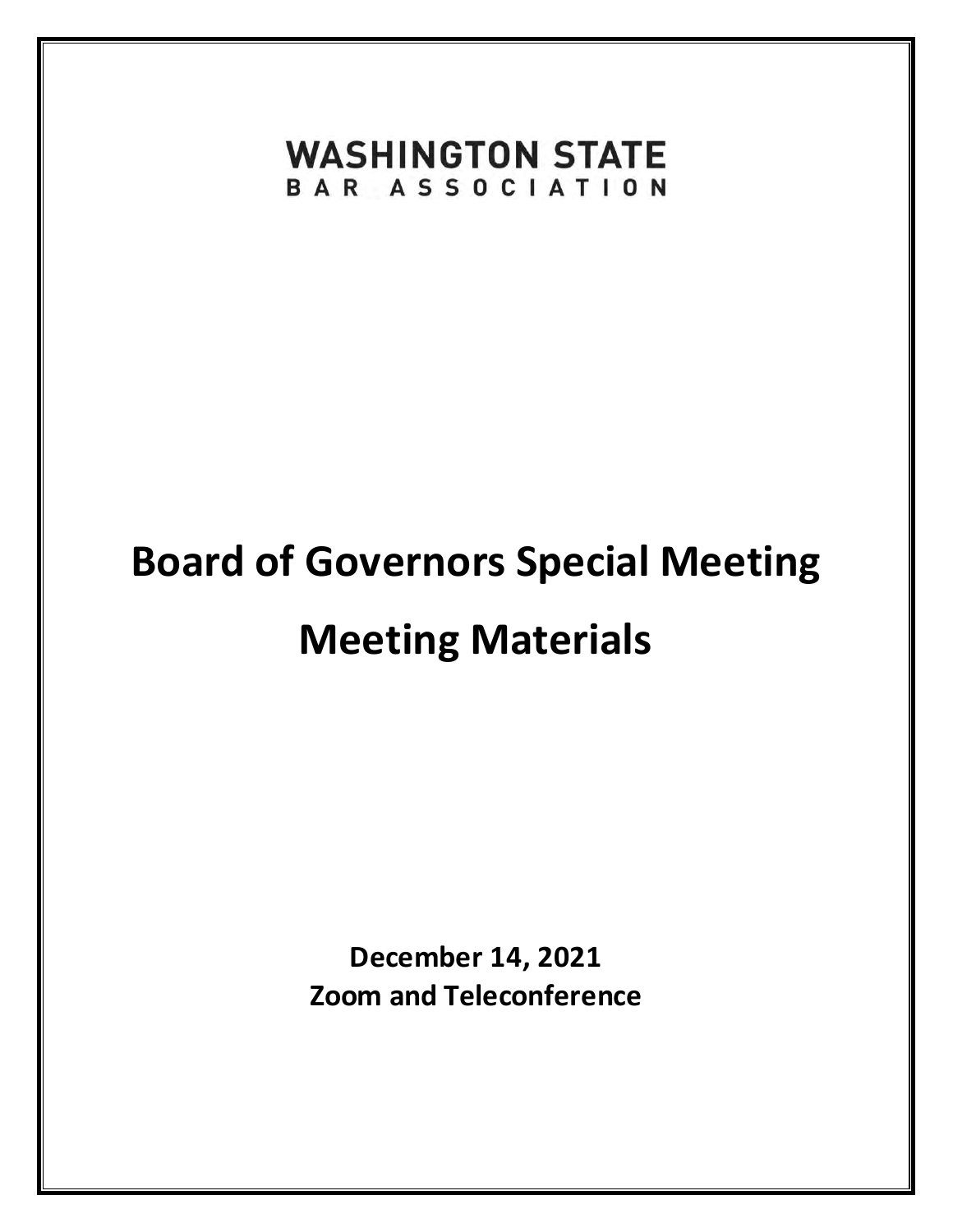### **WASHINGTON STATE** BAR ASSOCIATION

#### **MEMO**

| To:   | <b>WSBA Board of Governors</b>                                               |
|-------|------------------------------------------------------------------------------|
| From: | Kyle Sciuchetti, WSBA Past-President                                         |
| Date: | December 3, 2021                                                             |
| Re:   | Understanding and Shaping the Future of the Washington State Bar Association |

#### *Background*

In 20[1](#page-1-0)8, the U.S. Supreme Court ruled in Janus v. AFSCME<sup>1</sup> that the First Amendment forbids government from requiring their employees to pay union fees. While the decision did not directly address integrated bar associations, it overturned the 1977 decision of Abood v. Detroit Board of Education,<sup>[2](#page-1-1)</sup> which had formed the basis for the US Supreme Court's 1990 decision in Keller v. State Bar of California. [3](#page-1-2) Keller held that attorneys could be compelled to belong to a state bar so long as the mandatory fees were only used for regulation of the profession and serving the legal needs of the state. Without Abood as a foundation, there was concern about the continued viability of Keller. In light of these questions, in March 2019, the Supreme Court convened a workgroup to examine the WSBA structure. The workgroup constituted ten members, chaired by the Chief Justice, who met over the course of 8 months. The workgroup was charged to review and assess the WSBA structure considering (1) recent case law with First Amendment<sup>[4](#page-1-3)</sup> and antitrust implications<sup>[5](#page-1-4)</sup>; (2) recent reorganizations by other state bar associations and/or groups and their reasoning; and (3) the additional responsibilities of the WSBA due to its administration of Supreme Court appointed boards. The group produced a [Report and Recommendation](https://www.courts.wa.gov/content/publicUpload/Supreme%20Court%20Workgroup%20on%20WSBA%20Structure/FinalReportandRecommendationstotheCourtfromtheWorkGrouponBarStructure.pdf)and a minority report. The report concluded to retain an integrated bar structure and the Court accepted that recommendation.

#### *Current Problem*

In the years since the structure workgroup concluded its work, lawsuits have been filed in several other states arguing that compelled membership in a bar association violates a bar member's first amendment rights, when an integrated bar association engages in non-germane activities. In 2021, three circuits acknowledged that the U.S. Supreme Court has not decided this issue and the 5th Circuit found that the Texas Bar Association could not compel membership if engaged in any non-germane activities. Accordingly, it is appropriate to reexamine the integrated bar structure.

#### *Objective*

l

Develop a process to analyze and recommend to the Washington State Supreme Court whether the bar association should continue in its current structure or change its operations given experiences of other bar associations, updated analysis and recent litigation.

<span id="page-1-3"></span><sup>4</sup> This referred to the Janus decision.

<span id="page-1-0"></span><sup>1</sup> 138 S.Ct. 2448 (2018)

<span id="page-1-1"></span><sup>2</sup> 431 S.S. 209 (1977)

<span id="page-1-2"></span><sup>3</sup> 496 U.S. 1 (1990)

<span id="page-1-4"></span><sup>5</sup> North Carolina State Bd. of Dental Examiners v. F.T.C., 574 U.S. 494 (2015)